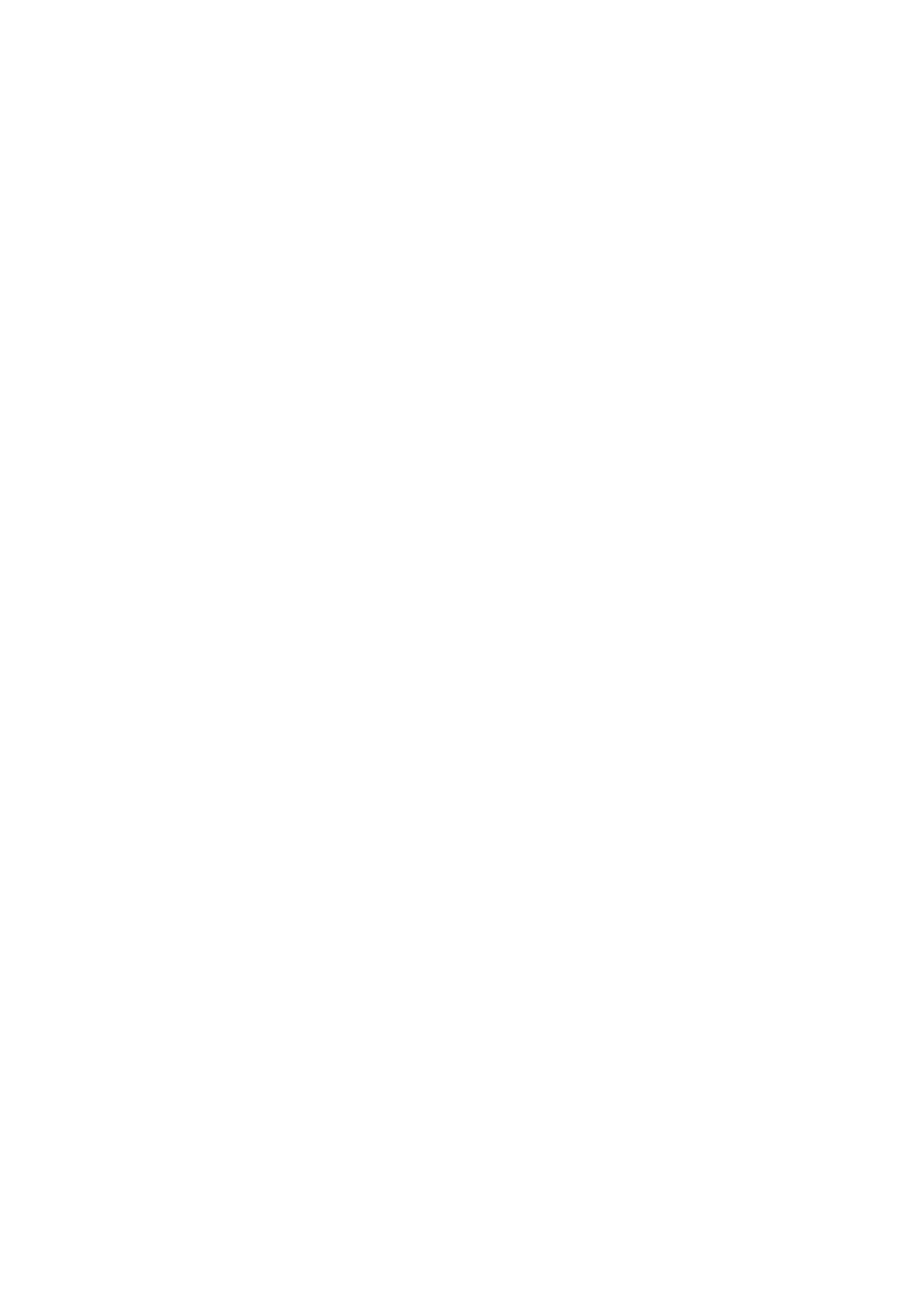# [AS INTRODUCED]

# **CONTENTS**

# *Fixed penalty notices*

- 1 Powers of enforcement authorities
- 2 Powers of constables
- 3 Content and effect of notices
- 4 Matters to be taken into account
- 5 Use of proceeds

## *General*

- 6 Reports
- 7 Regulations
- 8 Interpretation
- 9 Extent, commencement and short title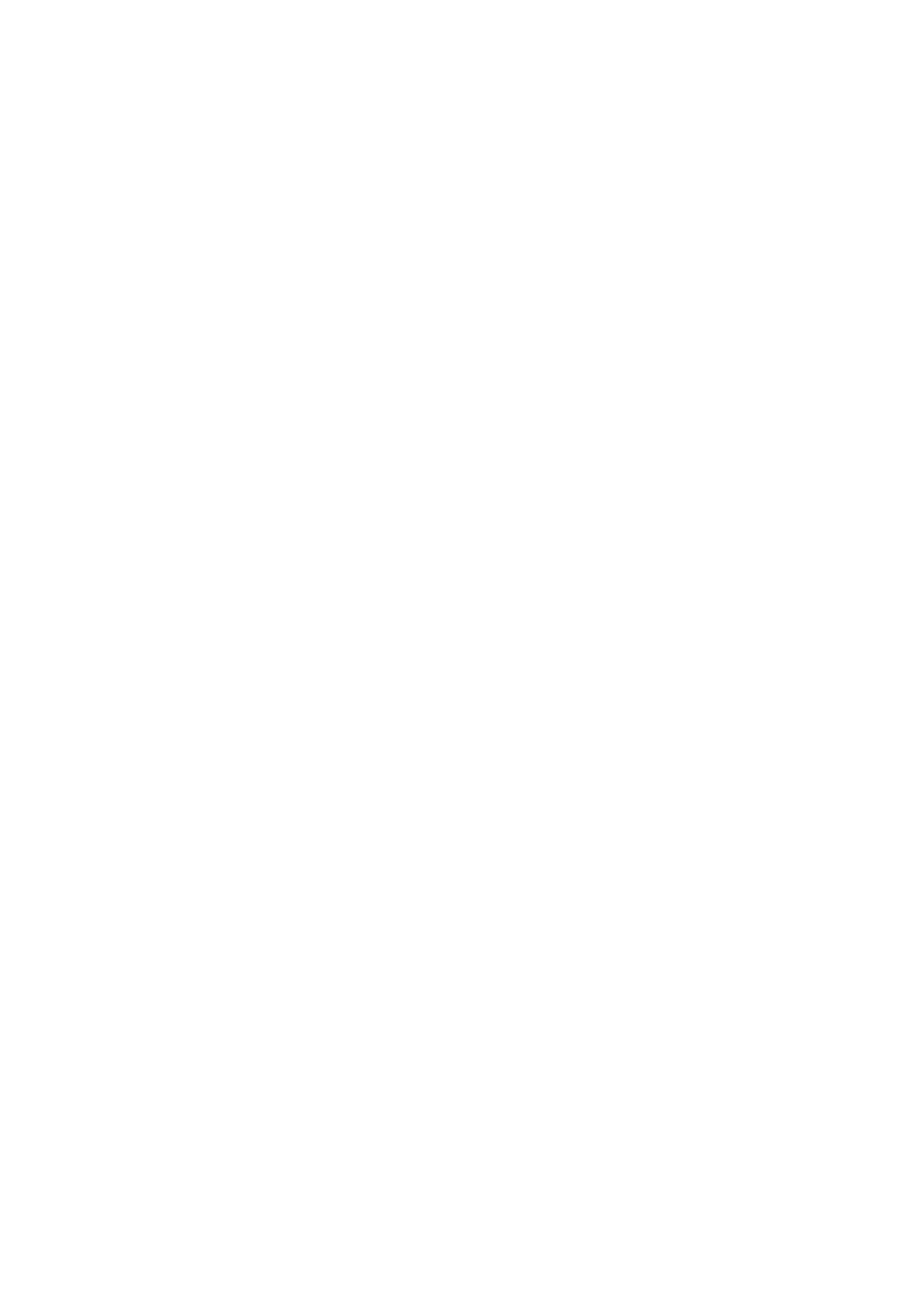# [AS INTRODUCED]



TO

Make provision for and in connection with the giving of penalty notices for certain offences relating to animals and animal products.

 $\mathbf{B}_{\text{\tiny{parl}}}$ E IT ENACTED by the Queen's most Excellent Majesty, by and with the advice and consent of the Lords Spiritual and Temporal, and Commons, in this present Parliament assembled, and by the authority of the same, as follows: -

#### *Fixed penalty notices*

#### **1 Powers of enforcement authorities**

- (1) Where an enforcement authority for a relevant offence is satisfied beyond reasonable doubt that a person has committed the offence in England, the authority may issue a fixed penalty notice under this section to the person.
- (2) In this Act "relevant offence" means an offence within subsection (3) that is specified by regulations made by the Secretary of State.
- (3) The offences within this subsection are—
	- (a) *10* an offence under regulations made under section 2(2) of the European Communities Act 1972 which the Secretary of State considers relates to animals or animal products;
	- (b) an offence under the Dangerous Wild Animals Act 1976;
	- (c) an offence under section 19 of the Zoo Licensing Act 1981;
	- (d) an offence under the Animal Health Act 1981;
	- (e) an offence under the Animal Welfare Act 2006 or under regulations *15* made under section 12 or 13 of that Act;
	- (f) an offence under the Wild Animals in Circuses Act 2019.
- (4) In this Act an "enforcement authority", for a relevant offence, is a person who is specified in relation to the offence by regulations made by the Secretary of State (and the regulations may specify more than one person in relation to any relevant offence).
- (5) The persons who may be specified by regulations under subsection (4) are—
	- (a) the Secretary of State,
	- (b) a local authority, or
	- (c) any other person that the Secretary of State considers appropriate. *25*

*20*

*5*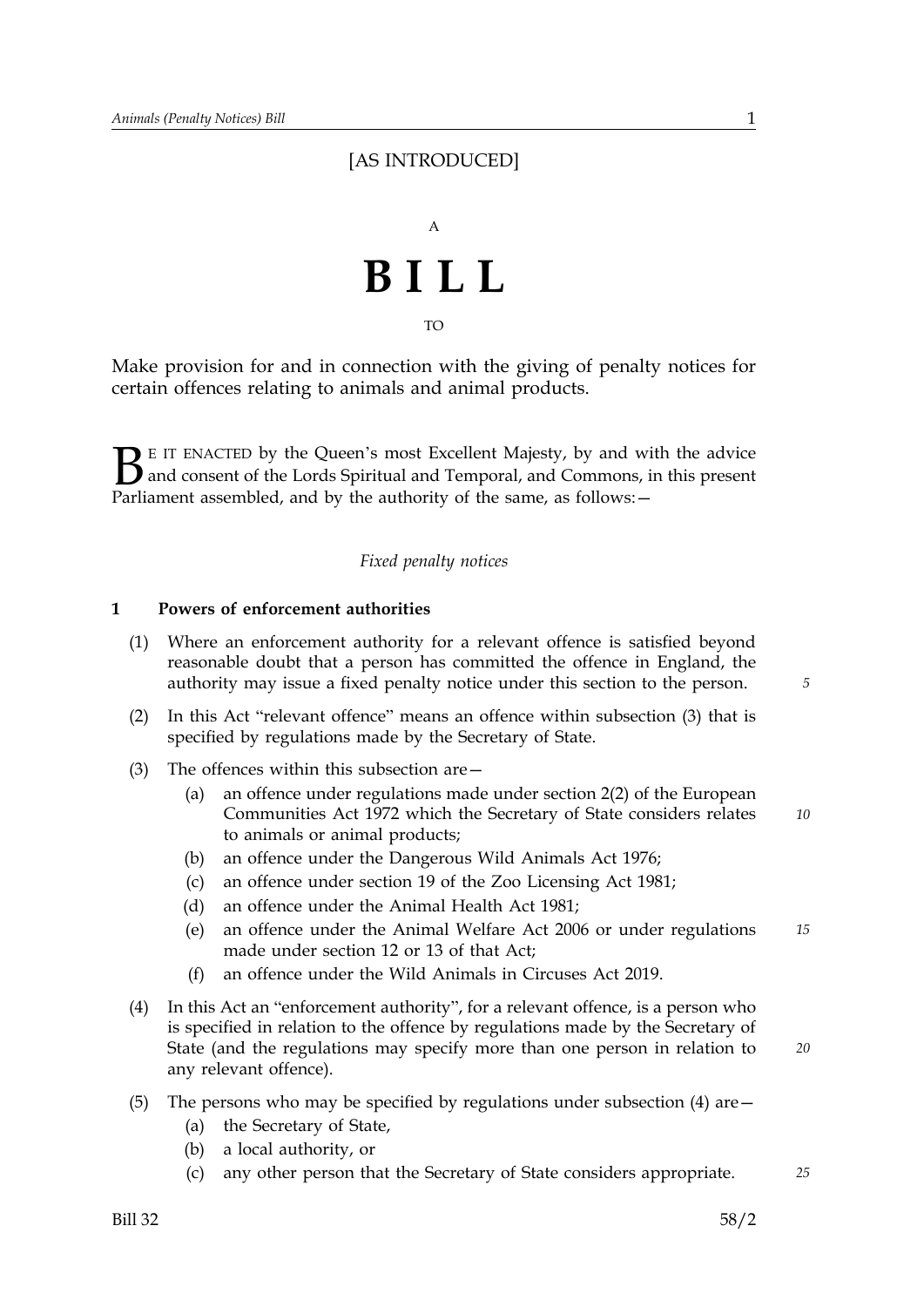(6) A fixed penalty notice issued under this section may be withdrawn at any time by the authority that issued it.

#### **2 Powers of constables**

- (1) Where a constable is satisfied beyond reasonable doubt that a person has committed a specified dangerous dogs offence in England or Wales, the constable may issue a fixed penalty notice under this section to the person.
- (2) In this section "specified dangerous dogs offence" means an offence within subsection (3) that is specified by regulations made by the Secretary of State.
- (3) The offences within this subsection are offences under sections 1, 3 and 4(8) of the Dangerous Dogs Act 1991.
- (4) A fixed penalty notice issued under this section may be withdrawn at any time by the constable that issued it or another constable in the same police force.

#### **3 Content and effect of notices**

- (1) This section applies to a fixed penalty notice under section 1 or 2. *15*
- (2) A fixed penalty notice is a notice giving the person to whom it is issued the opportunity to discharge any liability to conviction for the offence to which it relates by payment of an amount specified in the notice within the relevant period.
- (3) The amount specified in a fixed penalty notice may not exceed whichever is *20* the lesser of—
	- (a) £5,000, and
	- (b) the maximum fine for which a person convicted of the offence is liable on summary conviction.
- (4) The relevant period is the period of 28 days beginning with the date on which *25* the fixed penalty notice is issued.
- (5) A fixed penalty notice must explain—
	- (a) that the person issuing the notice is satisfied that the person has committed the offence, and why,
	- (b) the effect of subsection (6), and *30*
	- (c) when and how payment may be made.
- (6) Where a fixed penalty notice is issued to a person (and has not been withdrawn)—
	- (a) no proceedings may be instituted for the offence before the end of the relevant period, and
	- (b) the person may not be convicted of the offence if the person pays—
		- (i) the full amount of the fixed penalty in the notice before the end of the relevant period, or
		- (ii) 50% of that amount before the end of the period of 14 days beginning with the date on which the relevant period starts.

*10*

*5*

*40*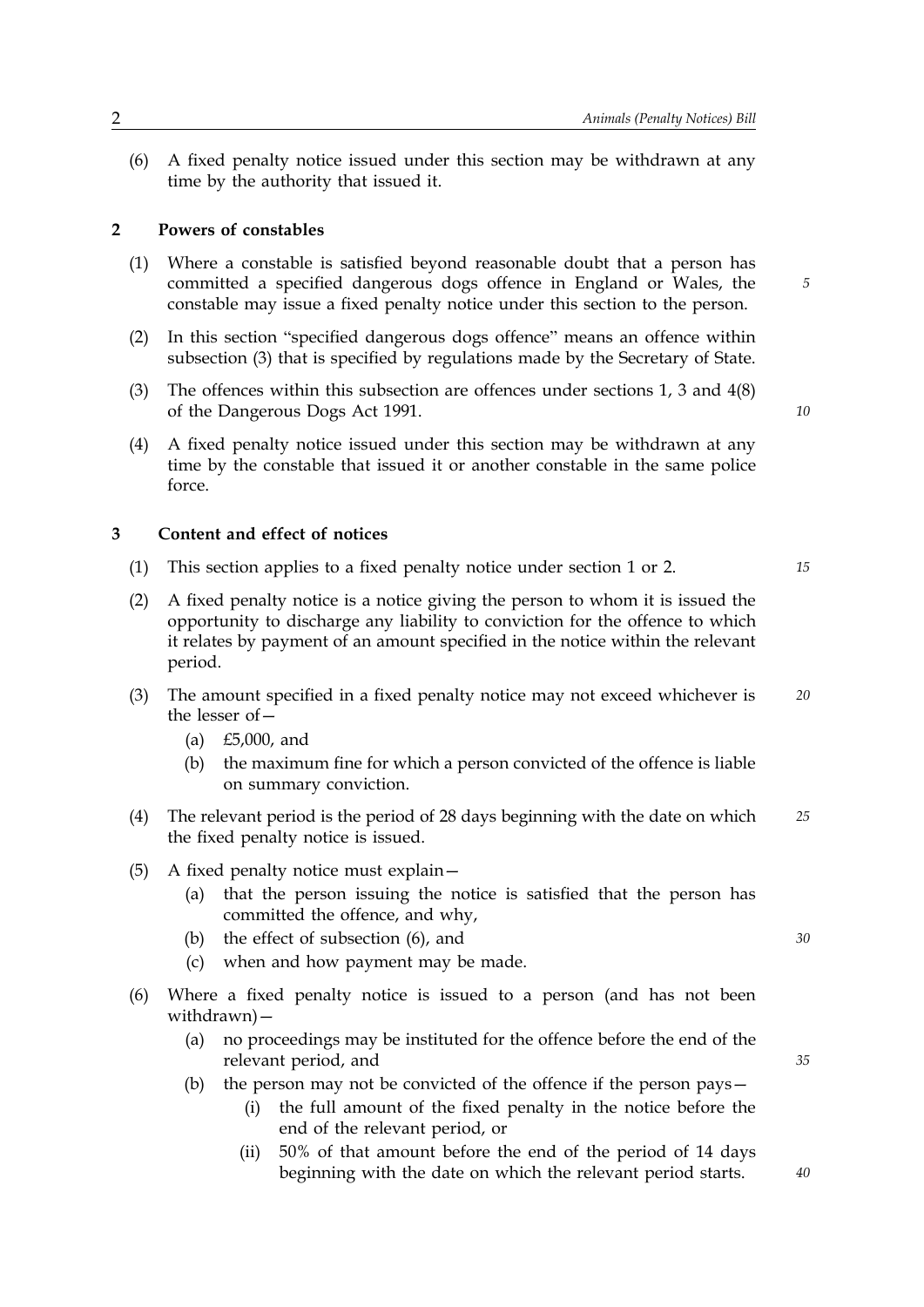(7) Where proceedings are instituted for the offence after the end of the relevant period, that period is to be disregarded for the purposes of calculating the period mentioned in section 127(1) of the Magistrates' Court Act 1980.

## **4 Matters to be taken into account**

- (1) An enforcement authority for a relevant offence or a constable must take into *5* account the matters mentioned in subsection (2) in deciding—
	- (a) whether to issue a fixed penalty notice to a person under section 1 or 2, and
	- (b) the amount to be specified in the notice.
- (2) The matters are— *10*
	- (a) the seriousness of the conduct to which the proposed notice relates (the "relevant conduct");
	- (b) the duration of the relevant conduct;
	- (c) any evidence of intention behind the relevant conduct;
	- (d) any evidence of previous acts or omissions by the person similar to *15* the relevant conduct;
	- (e) any action taken by the person to eliminate or reduce any risk of harm resulting from the relevant conduct;
	- $(f)$ any action taken by the person to remedy or mitigate any harm resulting from the relevant conduct;
	- (g) whether the person reported the relevant conduct to the enforcement authority or constable;
	- (h) the conduct of the person after the relevant conduct is drawn to their attention by the enforcement authority or constable.
- (3) The Secretary of State must give guidance about— *25*
	- (a) additional matters to be taken into account in deciding whether to issue a fixed penalty notice;
	- (b) additional matters to be taken into account in deciding the amount to be specified in the notice;
	- (c) how the matters mentioned in subsection (2) and any additional *30* matters of the kind mentioned in paragraph (a) or (b) are to be taken into account.
- (4) The guidance must be laid before Parliament after it is given.
- (5) An enforcement authority for a relevant offence or constable must have regard to the guidance.

#### *35*

*20*

#### *5 Use of proceeds*

*(1) Sums received by enforcement authorities for relevant offences or chief officers of police for police forces pursuant to fixed penalty notices issued under section 1 or 2 must be paid into the Consolidated Fund.*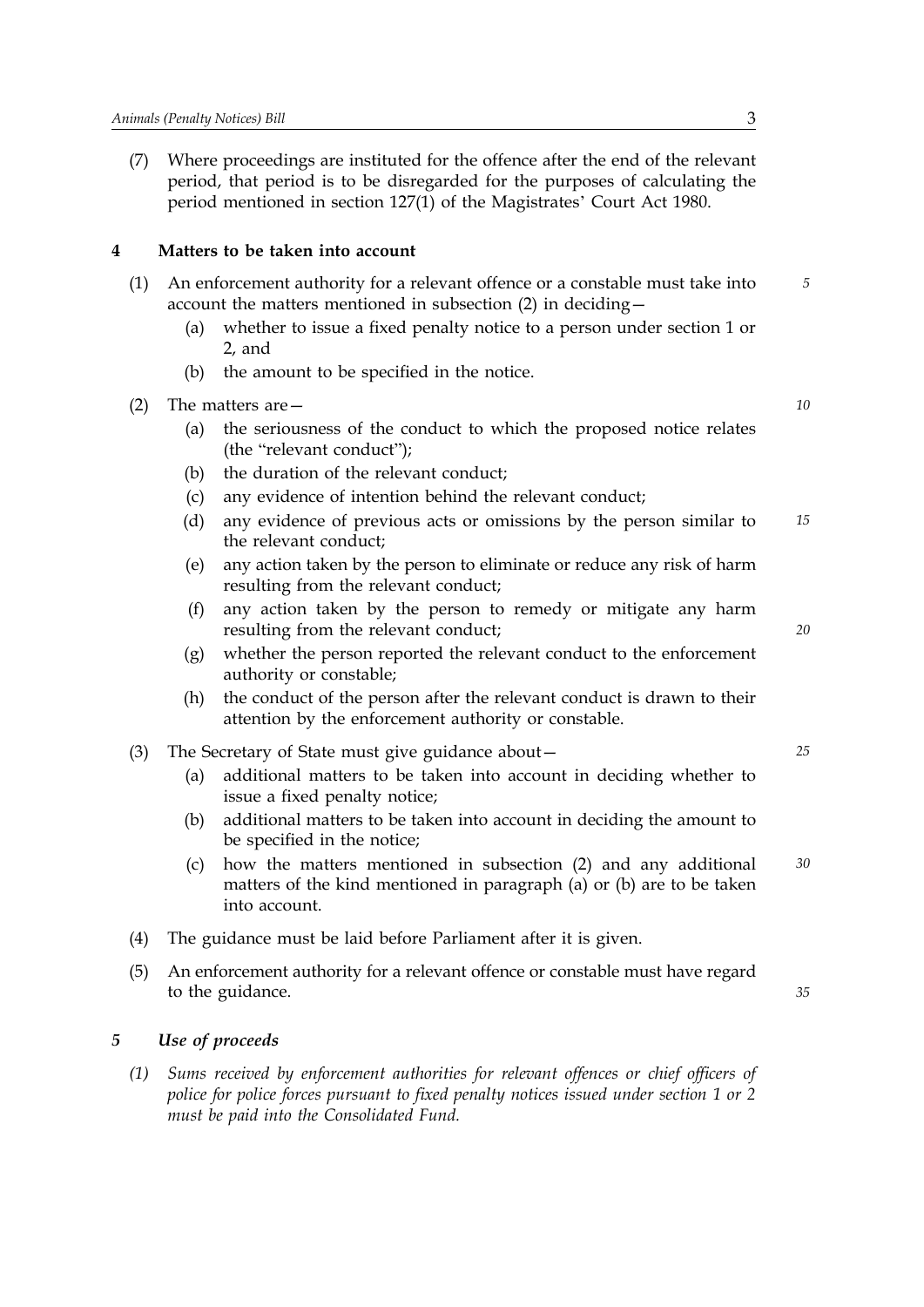*5*

*20*

*30*

- *(2) But before paying such sums into the Consolidated Fund an enforcement authority for one or more relevant offences or chief officer of police for a police force may deduct—* 
	- *(a) the costs of investigating offences to which fixed penalty notices issued under section 1 or 2 by the authority, or by constables in the police force in question, relate, and*
	- *(b) the costs of issuing the notices.*

#### *General*

## **6 Reports**

- (1) As soon as reasonably practicable after the end of each financial year an *10* enforcement authority for one or more relevant offences (other than the Secretary of State) or the chief officer of police for a police force must give to the Secretary of State a report containing the following information in relation to that year—
	- (a) the number of fixed penalty notices issued under section 1 or 2 by the *15* authority or by constables in the police force in question;
	- (b) the amounts specified in the notices;
	- (c) the offences to which the notices relate.
- (2) The Secretary of State must produce and publish a report for each financial year containing—
	- (a) the information provided to the Secretary of State under subsection (1), and
	- (b) in relation to fixed penalty notices issued under section 1 by the Secretary of State during that year, information about—
		- (i) the number of fixed penalty notices issued; *25*
			- (ii) the amounts specified in the notices;
		- (iii) the offences to which the notices relate.
- (3) In this section "financial year" means—
	- (a) the period beginning with the day on which this section comes into force and ending with the following 31 March, and
	- (b) each successive period of 12 months.

#### **7 Regulations**

- (1) Regulations under section 1 or 2 may contain transitional provision.
- (2) Regulations under section 1 or 2 are to be made by statutory instrument.
- (3) A statutory instrument containing regulations under section 1 or 2 is subject *35* to annulment in pursuance of a resolution of either House of Parliament.

#### **8 Interpretation**

In this Act—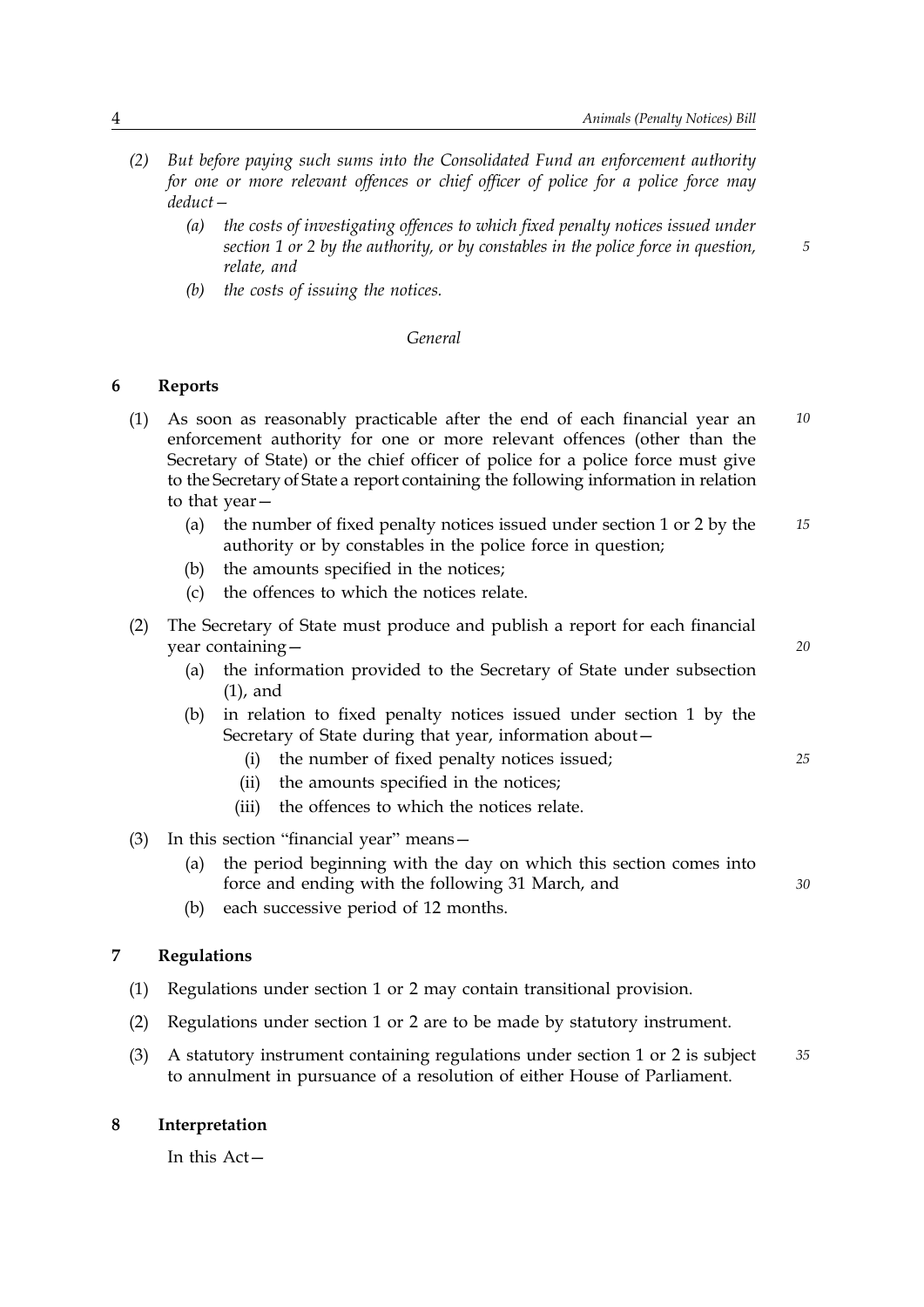"enforcement authority", for a relevant offence, has the meaning given by section 1(4);

"local authority" means—

- (a) a district council or county council in England,
- (b) a London borough council, *5*
- (c) the Common Council of the City of London, or
- (d) the Council of the Isles of Scilly;

"relevant offence" has the meaning given by section 1(2).

#### **9 Extent, commencement and short title**

- (1) This Act extends to England and Wales only. *10*
- (2) Section 1(2) to (5), 2(2) and (3), 4(3) and (4), 7 and 8 and this section come into force at the end of the period of two months beginning with the day on which this Act is passed.
- (3) The other provisions of this Act come into force on such day or days as the *15* Secretary of State may by regulations made by statutory instrument appoint.
- (4) This Act may be cited as the Animals (Penalty Notices) Act 2021.